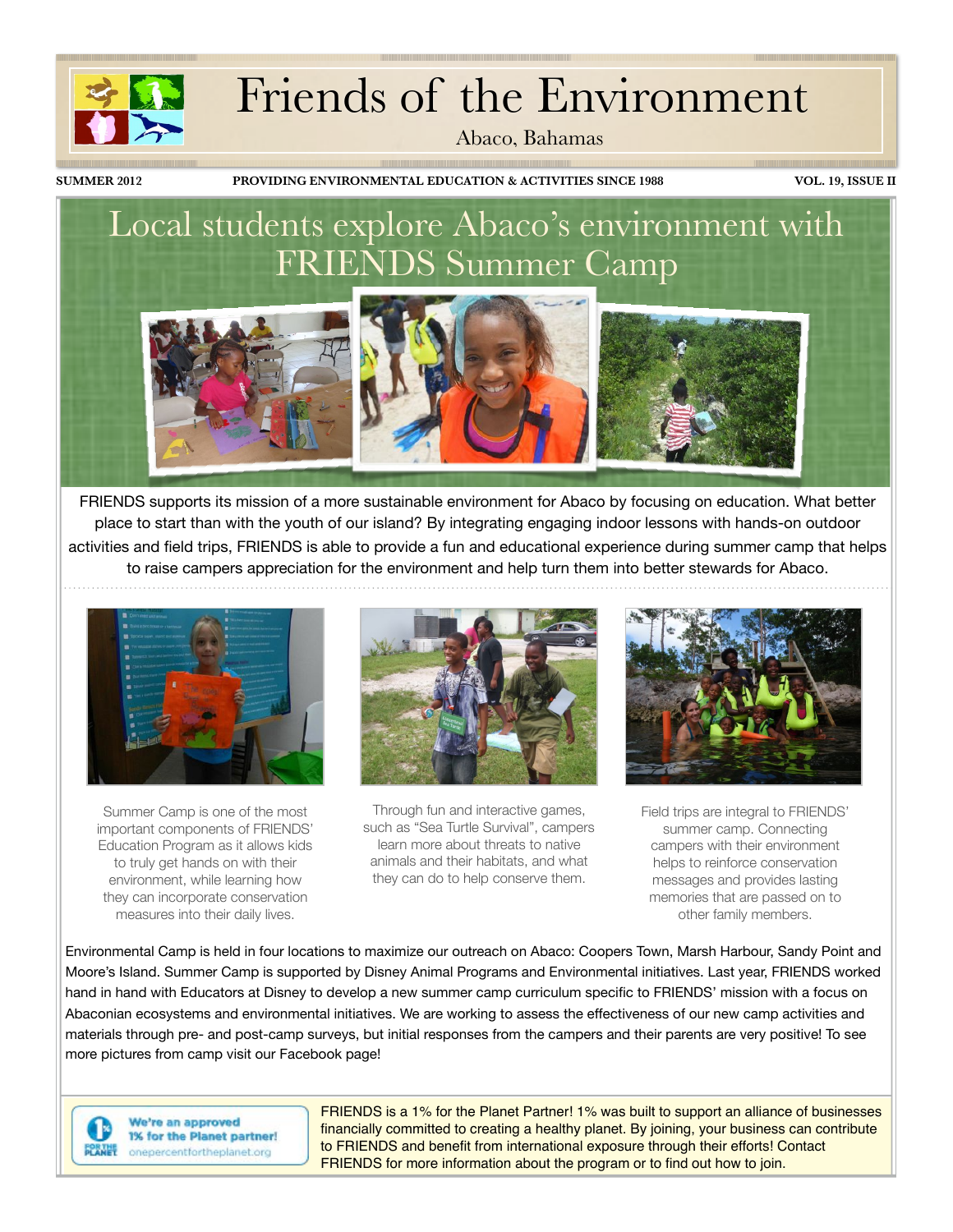## **President's Letter**



Summer time in Abaco is amazing. Summer time at Friends of the Environment is busy and lots of fun! This summer newsletter is yet another opportunity to thank everyone who supports the work of FRIENDS throughout the year, be it financially, by being an environmental steward, or joining the fun at summer camp, a huge thank you to all!

In addition to camp this summer, FRIENDS is launching a "coral etiquette" campaign to promote awareness of how fragile our reef

systems really are; how important the reefs are to our oceans; and how the simple act of touching, standing or anchoring on the coral can destroy thousands of years of growth. Recently, while snorkeling at Mermaid Reef, I watched a visiting child, so excited about looking beneath the surface and seeing the wonders of the under water world. Having to empty the water from his snorkel, he stood up on the coral. This reminded me of how important it is to bring awareness of the fragility of our coral reefs to both visitors and local residents. I also snorkeled with a FRIENDS summer camper, also at Mermaid Reef, who was so excited to see what she had learned about just that morning. She pointed out soft and hard corals and numerous fish species. Again I was reminded that, yes, FRIENDS is creating awareness!

FRIENDS is also busy preparing for a litter awareness campaign with bumper stickers and highway signs. FRIENDS continues to support all efforts for the proposed protected areas of Abaco, as well as the mooring maintenance at four different reefs.

Thank you to those who are the true stewards of the environment. I recently encountered one of you on a gorgeous day at Sandy Cay Reef. I had discovered a mooring ball that had broken loose with the rope tangled in the coral. I gathered the rope and was towing the huge buoy back to my boat. To my great surprise, some people in a nearby rental boat thought I had a crawfish (the discolored line must have looked like a crawfish). They started yelling to inform me that "this was a protected area and I must not get lobster". I immediately looked around, wondering who they were speaking to, and who was taking "lobster" in the closed season, AND from the park. After I realized they were talking to me, it took a moment, and the admission that I was the president of FRIENDS, to convince them that I in fact was rescuing a buoy. I later saw the family in Little Harbour, and felt inclined to thank them all for speaking up and caring so deeply about Abaco's environment. We shared a friendly laugh as well. The lesson learned is that we all need to speak up, share awareness, and protect what we love.

I'd like to encourage everyone to be stewards of this amazing place that we all cherish for it's natural beauty, and speak up to share the information that will help preserve this special small part of the world that we are fortunate to be a part of. Support Friends of the Environment, renew your memberships, donate to this important cause, and FRIENDS will continue to do what it does best, educate, so Abaco's environment will be preserved for many future generations.

**As the 2012 lobster season opens please remember to fish for a healthy future. You can follow this simple tip from Spike to make sure we have a sustainable and productive season:**

## A MESSAGE FROM SPIKE



### Sincerely,

Cha Boyce, President - Friends of the Environment

## **Save the Date**

August 12th - 10th Annual Baker's Bay Sailaway

October 5th - FRIENDS Science Fair. (Theme: Habitat Conservation)

November 3rd - Kayak Challenge November 22nd - Turtle Trot, 5K/10K

February 9th - Hope Town Reef Ball

 **FRIENDS is a registered 501 (c) 3 organization; that means gifts to FRIENDS are tax deductible in The United States.**

# FRIENDS Thanks Friends

**Lionfish Derby,** Marsh Harbour Exporters and Importers, Bahamas Marine Exporters Association, Tropic Seafood, Jib Room, Lauren Yeager, Stephanie Archer, Joey Peters, Bahamas Dept. of Marine Resources, Bahamas National Trust

**Earth Day Celebration,** Mrs. Eloise Lightbourn, Mike Parotti, The Nature Conservancy **FRIENDS Conservation Photo Contest,** United States Embassy, Judges: Elmer Doty, Tim Calver, Peggy Sokoloff, Dana Jea and Erica Thibault

**Size Matters,** The Global Environment Facility Small Grants Program (GEF-SGP), World Wildlife Fund, Bahamas Marine Exporters Association, The Nature Conservancy, Bahamas National Trust, Department of Marine Resources, Roosevelt Curry, Grand Cay All Age School, New Hope Baptist Church, North Abaco

**Advertising and Awareness,** Coastal Angler Magazine, The Abaconian, Abaco Cruiser's Net, Conch Salad TV, Steve Dodge and Cruising Guide to Abaco.

Young Marine Explorer's Club, Lindsey Borsz, Nikita Shiel-Rolle, Above and Below Abaco Dive Shop, Bahamas National Trust

**Rockin' with FRIENDS,** Hope Town Harbour Lodge, Chris Farren, Shane Cash, Aly Boyce, James Boyce, Justin Higgs, Neil & Rachael Aberle, Steve Marinak, Ingrid Marinak, Kristen Powers **Summer Camp,** Serina Sebilian, Friendship Tabernacle, St. Martin's Anglican Church, Disney Animal Programs and Environmental Initiatives, Jenna Chaplin, Jordana Kelly, Rashan Burrows, Amelia Burrows, Erica Hepburn, Keva Lightbourn, Zinnia Miller, Robin Miller, Rental Wheels. **Transportation,** Mr. Herbert Yardley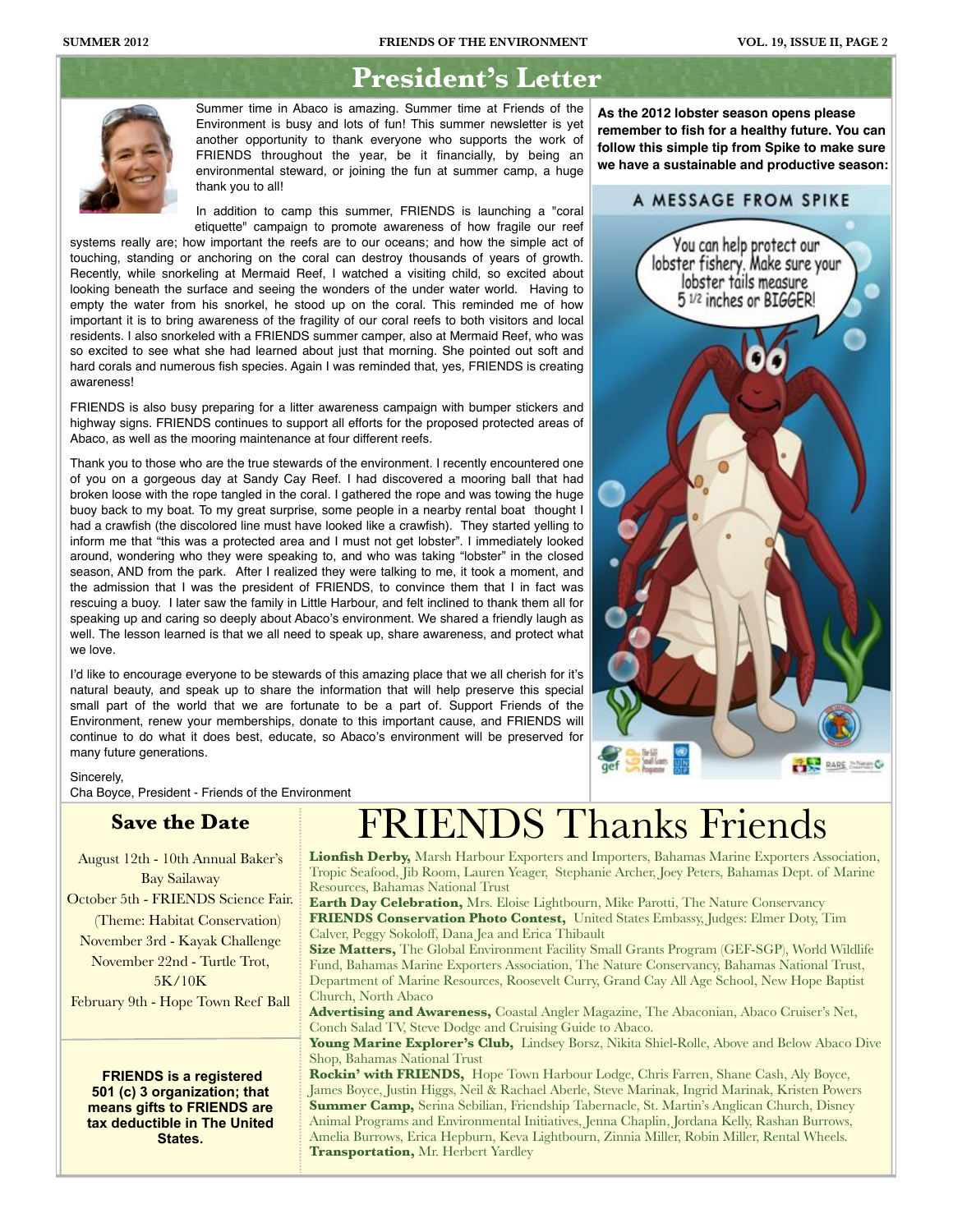# 3rd Annual Lionfish Derby

 The third annual Central Abaco Lionfish Derby was successful and provided interesting numbers as compared to last year's derby. With the assistance of our sponsors, participants and volunteers we were able to remove a total of 667 lionfish from the Sea of Abaco as compared to 2,957 fish last year.

The difference in numbers hopefully reflects the impact that these derbies are having on local lionfish populations. The winning boat, "Kiki", consisted of four local fishermen who participated and won 3rd place in last year's derby. Although they brought in a total of 406 lionfish to win this year, they stated that they had to go to triple the amount of fishing grounds to capture less lionfish than they did last year. This suggests that there has been a significant reduction in the local population.

In an effort to make a larger impact throughout the year, Marsh Harbour Exporters and Importers are contributing two additional cash prizes of \$1,000 and \$500 for the fisherman who brings in the highest number of lionfish throughout the year. Fisherman can drop their catch off at The Fish House during business hours where their catch will be counted and recorded. The winners will be awarded their cash prizes at next year's lionfish derby. There will also be an all year derby held in Green Turtle Cay with a first place prize of \$1,000. Beginning in August, fishermen in the north can take their catch to Larry Lowe at Abaco Seafood the first Monday of every month, between 1pm and 4 pm.



# FRIENDS Celebrates Earth Day Abc

Earth Day is recognized worldwide on April 22nd of each year to increase global awareness and appreciation for the environment. This year, FRIENDS held a special Earth Day event on April 23rd to show appreciation for Abaco's environment.

The event started in the Education Center multi-purpose room where Executive Director Kristin Williams welcomed attendees. Education Officer d'Shan Maycock and Board Member Jim Richard presented certificates and badges to students who participated in this term's Discovery Club National Park session. Discovery Club is a program started by The Bahamas National Trust which FRIENDS brought to Abaco. Discovery Club runs during the school year and is open to students ages 6-13. There is a minimal membership fee which includes a hat, t-shirt, sash and badges.

Mrs. Williams then recognized Ms. Erica Thibault (U.S. Embassy) and guest judges for the Abaco Conservation Photography Competition. First place winners were Dwayne Wallas (Adults) and Natasha Albury (students). Natasha was all smiles as she received her prize, an iPad, which was donated by the U.S. Embassy. All submissions in the photo competition were shared on FaceBook and will be used, where appropriate, in FRIENDS' education materials. First, second and third place in each category will be displayed at the U.S. Embassy in Nassau.

Students Seanna Albury (Forest Heights Academy) and Lorenz Carter (Central Abaco Primary) shared their experiences attending the Disney Kids and Nature Celebration with FRIENDS Program Coordinator Olivia Patterson and Board Member Wynsome Ferguson. Special thanks to Disney Cruiselines for sponsoring the trip! It was a trip of a



lifetime for Seanna and Lorenz, who will go on to be environmental ambassadors in Abaco!

At this point all guests were invited to go outside to participate in a tree planting in honour of the late Michael Lightbourn, former FRIENDS Board member and past

BNT President. Board member Reg Patterson shared memories of Mr. Lightbourn and told attendees of how he was

influenced by Mr. Lightbourn's conservation ethic and love for birdwatching. Michael's daughter Katherine shared some memories as well and explained that the Lignum vitae was her father's favourite tree. Once the tree was planted, guests were invited to take a walk on the newly revitalized nature trail, which now



sports special "trail trivia" information and arrows to lead the way through.

Each household attending was given a free native plant in honour of The Bahamas' Million Tree Campaign and to support FRIENDS' efforts to reduce invasive plants in Abaco.

*Note: The Science Fair that FRIENDS previously held on Earth Day will now take place in October to better accommodate school schedules.*